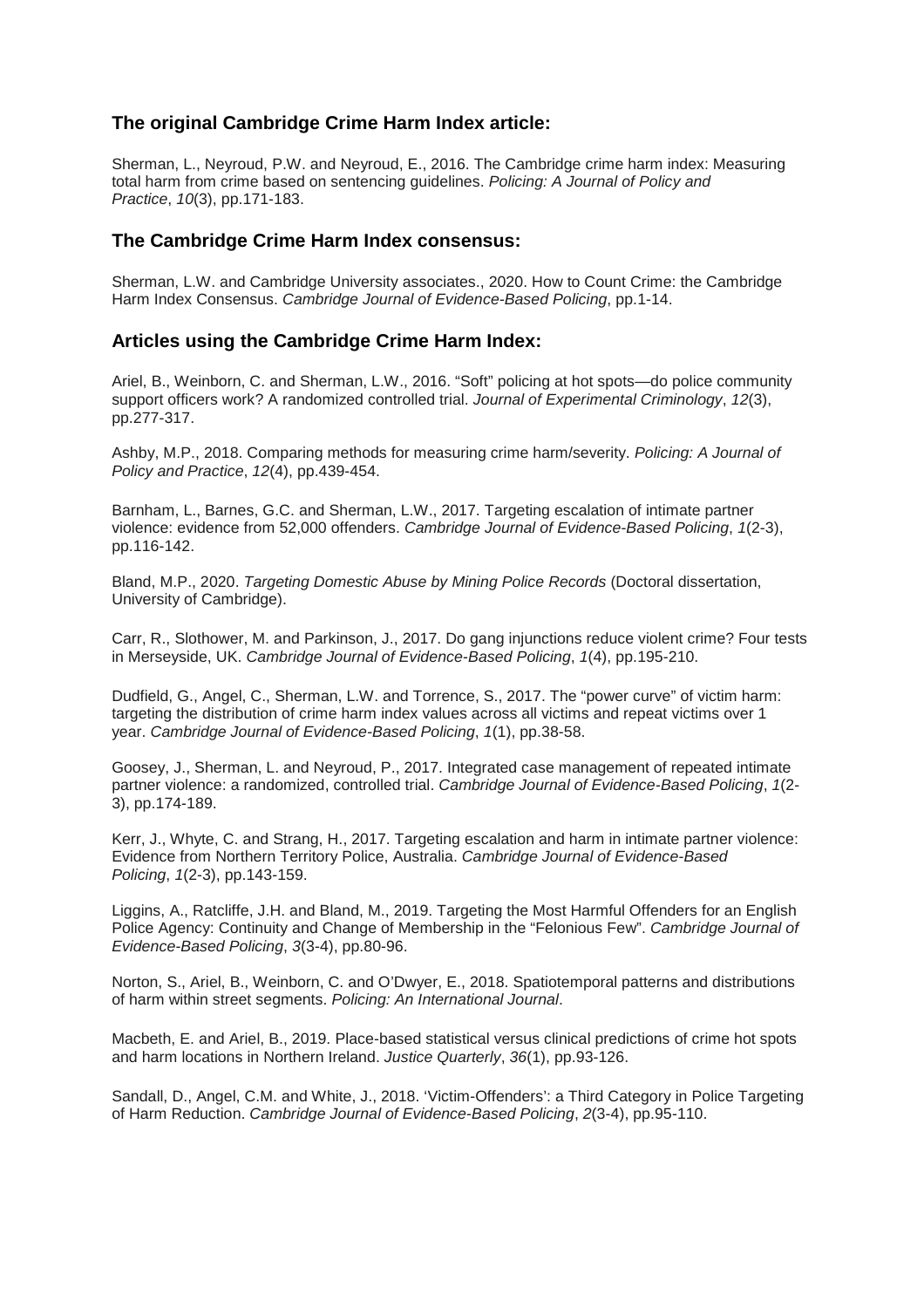Sidhu, B., Barnes, G.C. and Sherman, L.W., 2017. Tracking Police Responses to "Hot" Vehicle Alerts: Automatic Number Plate Recognition and the Cambridge Crime Harm Index. *Cambridge Journal of Evidence-Based Policing*, *1*(4), pp.211-224.

Sherman, L.W., Bland, M., House, P. and Strang, H., 2016. The Felonious Few vs. The Miscreant Many. *Cambridge: Cambridge Centre for Evidence Based Policing*.

Strang, H., Sherman, L., Ariel, B., Chilton, S., Braddock, R., Rowlinson, T., Cornelius, N., Jarman, R. and Weinborn, C., 2017. Reducing the harm of intimate partner violence: Randomized controlled trial of the Hampshire Constabulary CARA Experiment. *Cambridge Journal of Evidence-Based Policing*, *1*(2-3), pp.160-173.

Sutherland, J. and Mueller-Johnson, K., 2019. Evidence vs. professional judgment in ranking "power few" crime targets: A comparative analysis. *Cambridge Journal of Evidence-Based Policing*, *3*(1-2), pp.54-72.

Weinborn, C., Ariel, B., Sherman, L.W. and O'Dwyer, E., 2017. Hotspots vs. harmspots: Shifting the focus from counts to harm in the criminology of place. *Applied geography*, *86*, pp.226-244.

## **Harm index creation and use in other countries:**

Andersen, H.A. and Mueller-Johnson, K., 2018. The Danish Crime Harm Index: how it works and why it matters. *Cambridge Journal of Evidence-Based Policing*, *2*(1-2), pp.52-69.

Curtis-Ham, S. and Walton, D., 2017. Mapping crime harm and priority locations in New Zealand: A comparison of spatial analysis methods. *Applied geography*, *86*, pp.245-254.

Curtis-Ham, S. and Walton, D., 2018. The New Zealand crime harm index: Quantifying harm using sentencing data. *Policing: A Journal of Policy and Practice*, *12*(4), pp.455-467.

Fenimore, D.M., 2019. Mapping harmspots: An exploration of the spatial distribution of crime harm. *Applied geography*, *109*, p.102034.

Fenimore, D.M., 2020. Investigating the Spatiotemporal Distribution and Environmental Risk Factors of Harm-weighted Crime. (Doctoral dissertation, Texas State University)

Frydensberg, C., Ariel, B. and Bland, M., 2019. Targeting the Most Harmful Co-Offenders in Denmark: a Social Network Analysis Approach. *Cambridge Journal of Evidence-Based Policing*, *3*(1-2), pp.21- 36.

House, P.D. and Neyroud, P.W., 2018. Developing a crime harm index for Western Australia: the WACHI. *Cambridge Journal of Evidence-Based Policing*, *2*(1-2), pp.70-94.

Hringsson, H.L., *ICHI-Icelandic Crime Harm Index: preparation for implementing Crime Harm Index to Iceland* (Doctoral dissertation).

Huey, L., 2016. Harm-focused policing. *Journal of Community Safety and Well-Being*, *1*(3), pp.83-85.

Kärrholm, F., Neyroud, P. and Smaaland, J., 2020. Designing the Swedish Crime Harm Index: an evidence-based strategy. *Cambridge Journal of Evidence-Based Policing*, pp.1-19.

Mitchell, R.J., 2019. The usefulness of a crime harm index: analyzing the Sacramento Hot Spot Experiment using the California Crime Harm Index (CA-CHI). *Journal of experimental criminology*, *15*(1), pp.103-113.

Neyroud, P., Karrholm, F. and Smaaland, J., 2020. Designing the Swedish Crime Harm Index: an evidence-based strategy.